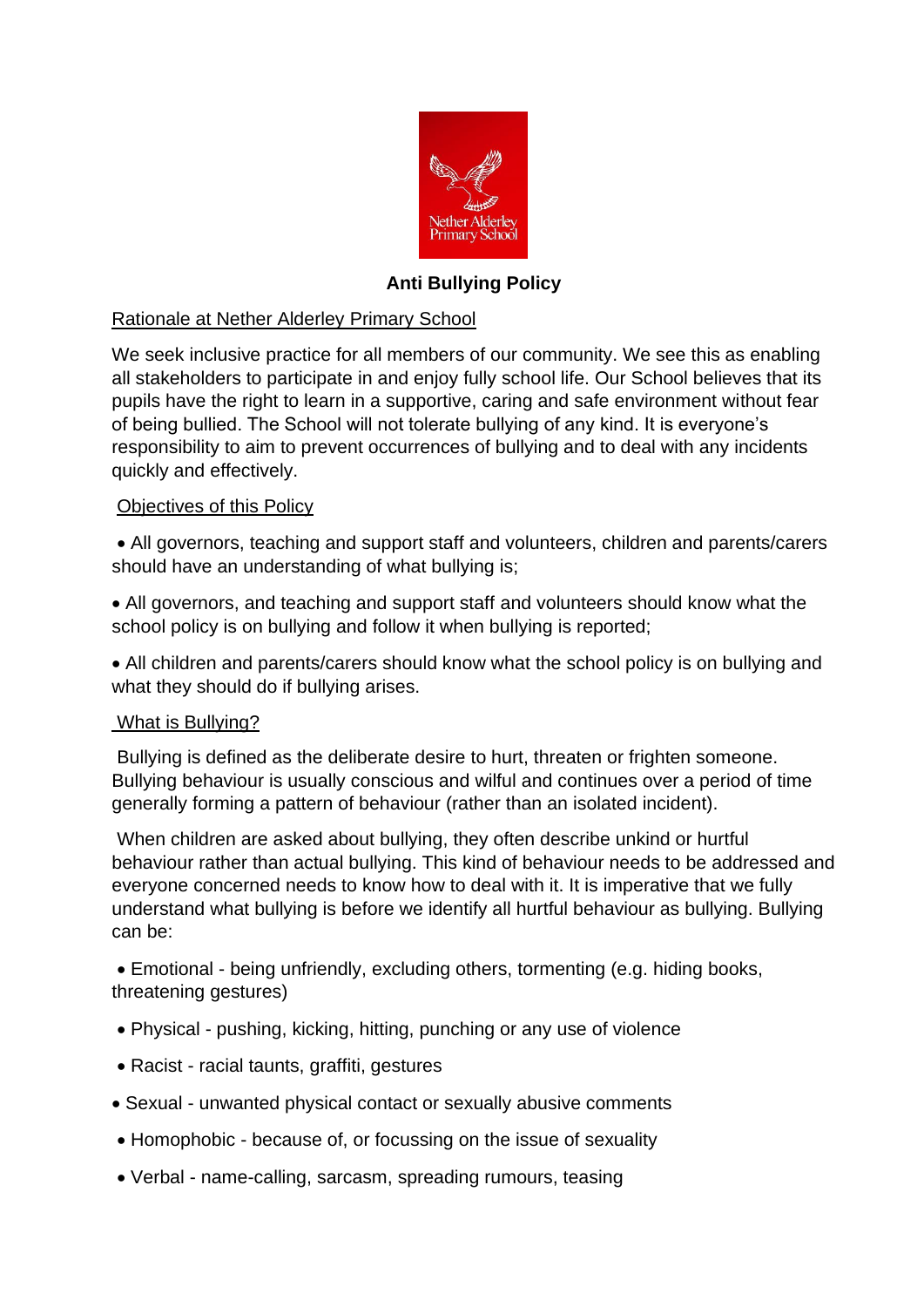• Cyber - all areas of internet ,such as email & internet chat room misuse, mobile threats by text messaging & calls, misuse of technology

• Mobile threats by text messaging, misuse of technology such as camera and video facilities Bullying hurts. No one deserves to be a victim of bullying. Everybody has the right to be treated with respect. Pupils who are bullying need to learn different ways of behaving.

Peer on Peer Abuse -We ensure that we apply the same thresholds. In our school we use the Restorative Justice approach whereby the wrongdoer acknowledges the effects of their actions upon the harmed person. Where sexual violence or sexual harassment between children is alleged then the school follows the guidance issued by the DfE in 2018. Sexual violence and sexual harassment between children guidance

### Procedures

It is everyone's responsibility to report bullying incidents and to respond promptly and effectively to issues of bullying. Children are encouraged and made to feel as safe as possible so that they may speak up early. All children's and parent's concerns are investigated promptly and taken seriously. The School takes the following actions:

• Report incident to a member of staff

• Member of staff (if not child's class teacher) to bring incident to the attention of the child's class teacher.

• Incident(s) will be investigated by the class teacher by speaking to the children (including the alleged bully/bullies) and other staff members involved.

A record of the incident will be recorded on the anti-bullying record on CPOMS and held securely. In most cases, the class teacher will seek a resolution to the incident and issue appropriate sanctions in line with the school's Behaviour Policy. Parents / carers will be informed.

• The class teacher will share the incident with the Head Teacher where necessary.

• Where a child has needed treatment due to a deliberate injury inflicted by another child, or there are incidents of repeated bullying behaviour the Head Teacher must always be informed. Parents/ carers will be asked to come in to a meeting to discuss the incident(s).

• The Head Teacher and/or the Deputy Head Teacher) will ensure a strategy is put in place and monitor it with the class teacher (over a 4 week period initially). With this in place, the bullying behaviour and / or threats of further bullying should stop.

• Provision will be put in place to help the bully (bullies) change their behaviour.

#### Signs and Symptoms For Parents and Staff

A child may indicate by signs or behaviour that he or she is being bullied. Adults should be aware of these possible signs and that they should investigate if a child: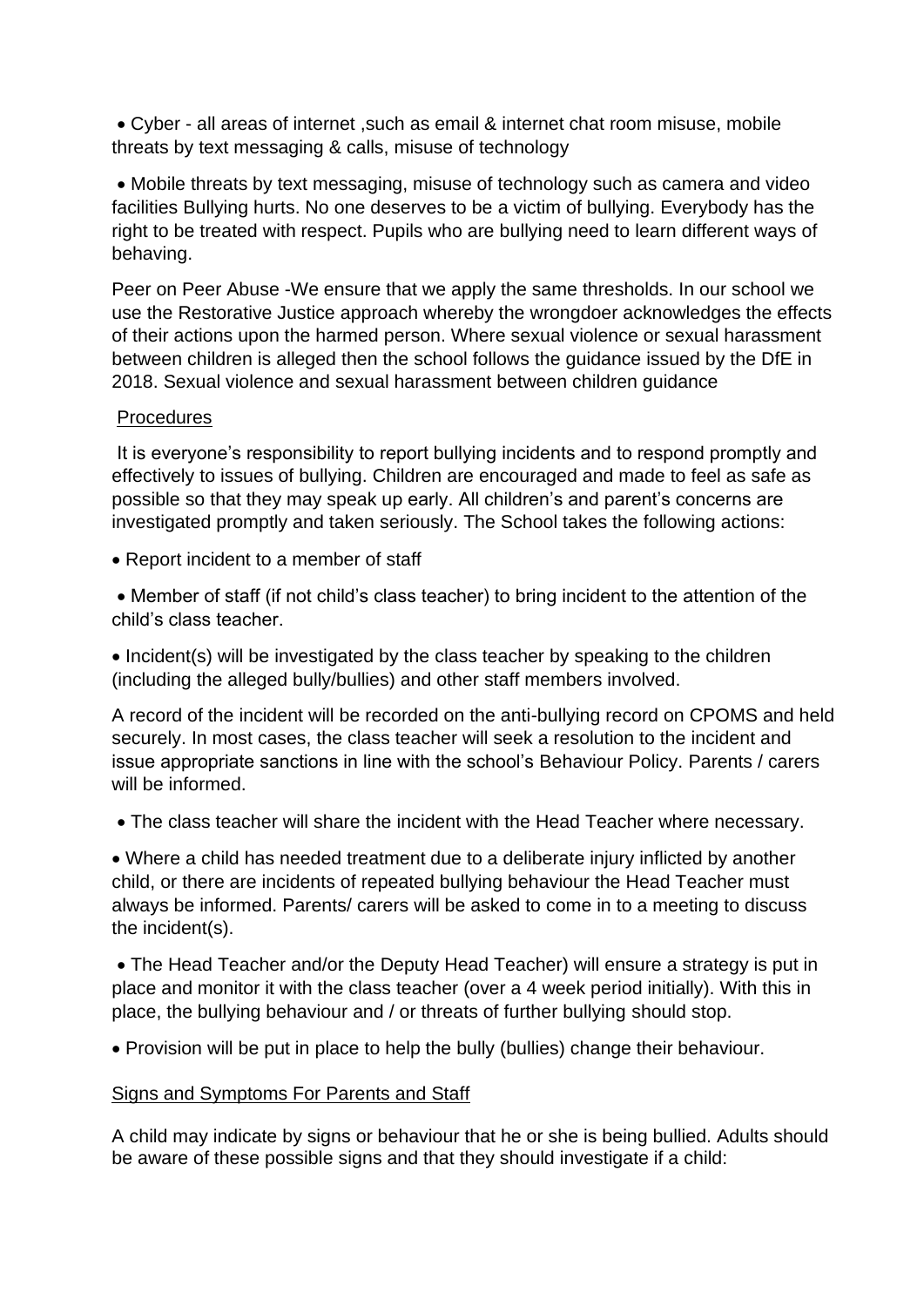- is frightened of walking to or from school
- begs to be driven to school
- changes their usual routine
- is unwilling to go to school (school phobic)
- begins to truant
- becomes withdrawn anxious, or lacking in confidence
- starts stammering
- attempts or threatens suicide or runs away
- cries themselves to sleep at night or has nightmares
- feels ill in the morning
- begins to do make less effort with school work than previously
- comes home with clothes torn or books damaged
- has possessions which are damaged or " go missing"
- asks for money or starts stealing money
- has dinner or other monies continually "lost"
- has unexplained cuts or bruises
- comes home hungry (money / lunch has been stolen)
- becomes aggressive, disruptive or unreasonable
- is bullying other children or siblings
- stops eating
- is frightened to say what's wrong
- gives improbable excuses for any of the above
- is afraid to use the internet or mobile phone
- is nervous and jumpy when a cyber message is received
- lack of eye contact
- becoming short tempered
- change in attitude to people at home.

These signs and behaviours could indicate other social, emotional and/or mental health problems, but bullying should be considered a possibility and should be investigated

#### **Outcomes**

- The bully (bullies) will be asked to genuinely apologise.
- If possible, the pupils will be reconciled.

• After the incident(s) have been investigated and dealt with, each case will be monitored to ensure repeated bullying does not take place.

• The School will provide support for the victim during school hours if requested.

• The School will work with the bully (bullies) to change his/her/their behaviour. Where bullying has been established there is a range of sanctions which may be implemented depending on the seriousness and time span of incidents

- Discussion with parents
- Play times forfeited
- Lunchtime play forfeited